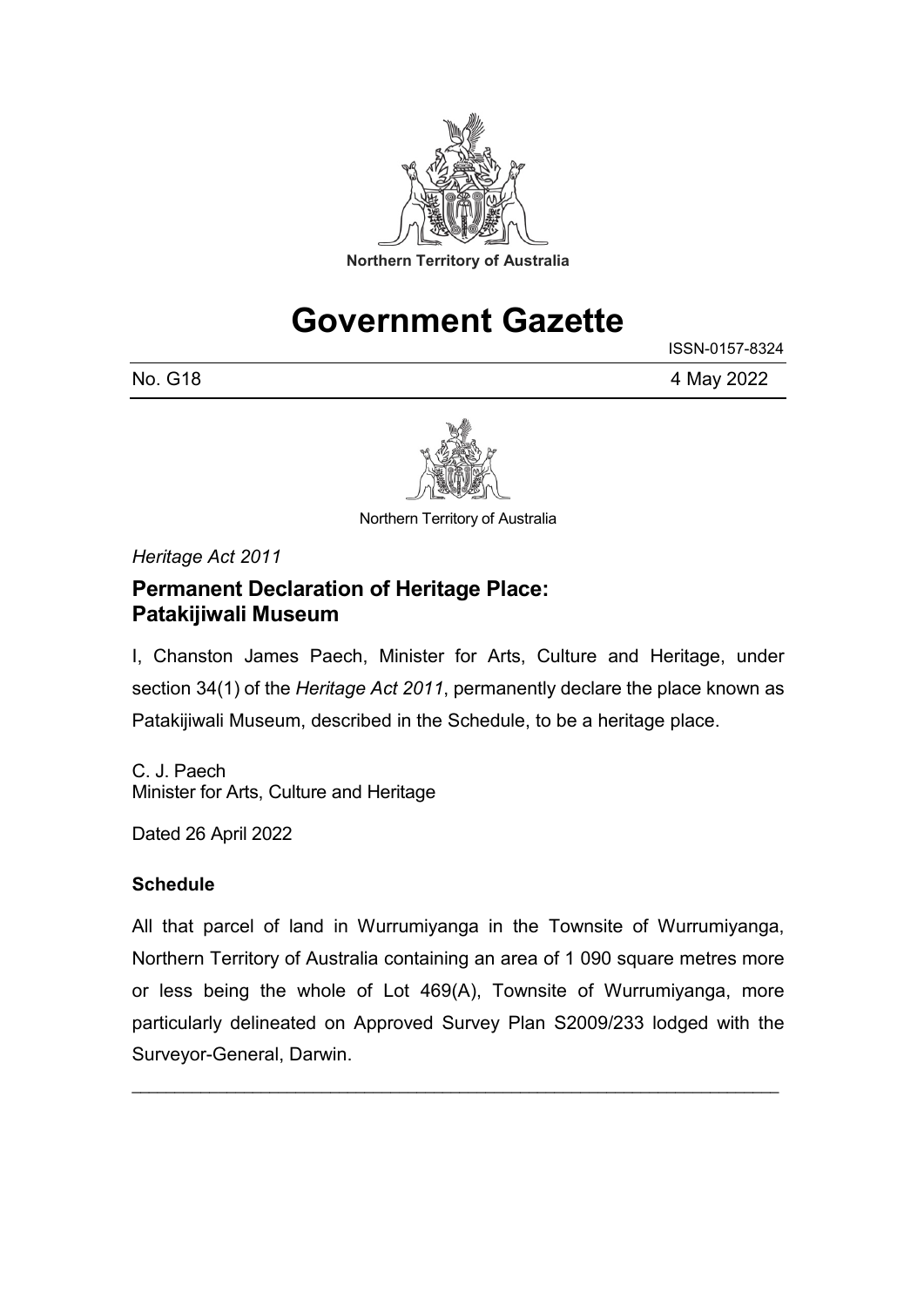

Northern Territory of Australia

#### *Heritage Act 2011*

### **Permanent Declaration of Heritage Place: Keeping Place**

I, Chanston James Paech, Minister for Arts, Culture and Heritage, under section 34(1) of the *Heritage Act 2011*, permanently declare the place known as the Keeping Place, described in the Schedule, to be a heritage place.

C. J. Paech Minister for Arts, Culture and Heritage

Dated 26 April 2022

#### **Schedule**

All that parcel of land in Wurrumiyanga in the Townsite of Wurrumiyanga, Northern Territory of Australia, containing an area of 288 square metres more or less being that part of Lot 860 designated Lot 989(A), known as "Keeping Place" and bounded by straight lines connecting in succession the Map Grid of Australia 94 (Zone 52) co-ordinates listed hereunder:

| Point | Easting (metres) | Northing (metres) |
|-------|------------------|-------------------|
| 1)    | 677419           | 8699508           |
| 2)    | 677439           | 8699529           |
| 3)    | 677446           | 8699522           |
| 4)    | 677426           | 8699501           |
|       | 677419           | 8699508           |
|       |                  |                   |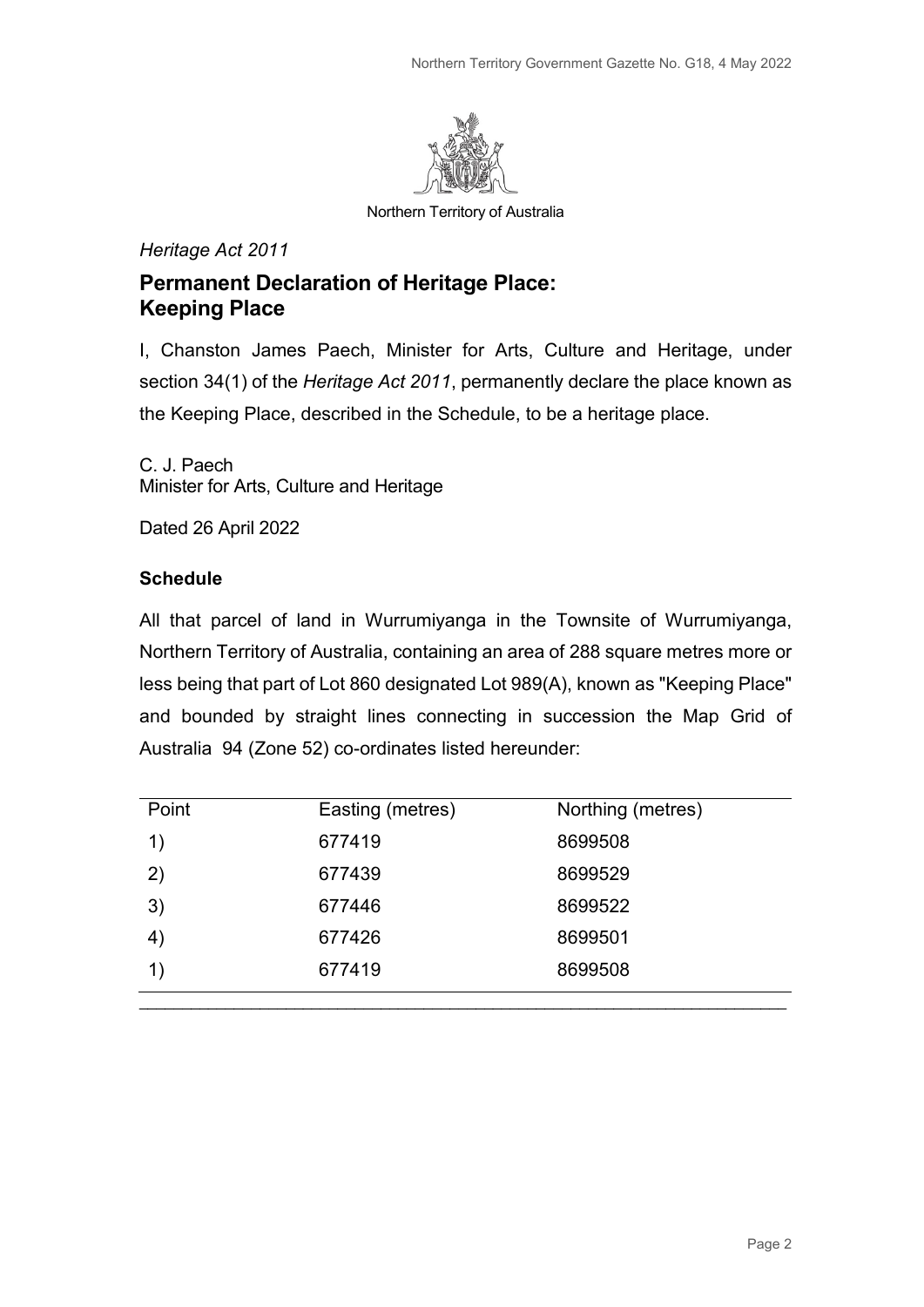Northern Territory of Australia *Traffic Act 1987 Traffic Regulations 1999*

### **Authorisation of Analyst**

I, Katherine Joannah Lee, Director Forensic Science Branch, the delegate of the Commissioner of Police, under regulation 60(1) of the *Traffic Regulations 1999*, authorise the Forensic Chemistry Unit of the Forensic Science Branch of Northern Territory Police, to be an analyst for the purposes of the *Traffic Act 1987*.

\_\_\_\_\_\_\_\_\_\_\_\_\_\_\_\_\_\_\_\_\_\_\_\_\_\_\_\_\_\_\_\_\_\_\_\_\_\_\_\_\_\_\_\_\_\_\_\_\_\_\_\_\_\_\_\_\_\_\_\_\_\_\_\_\_\_\_\_\_\_\_\_\_\_\_

Dated 4 April 2022

K. J. Lee Director Forensic Science Branch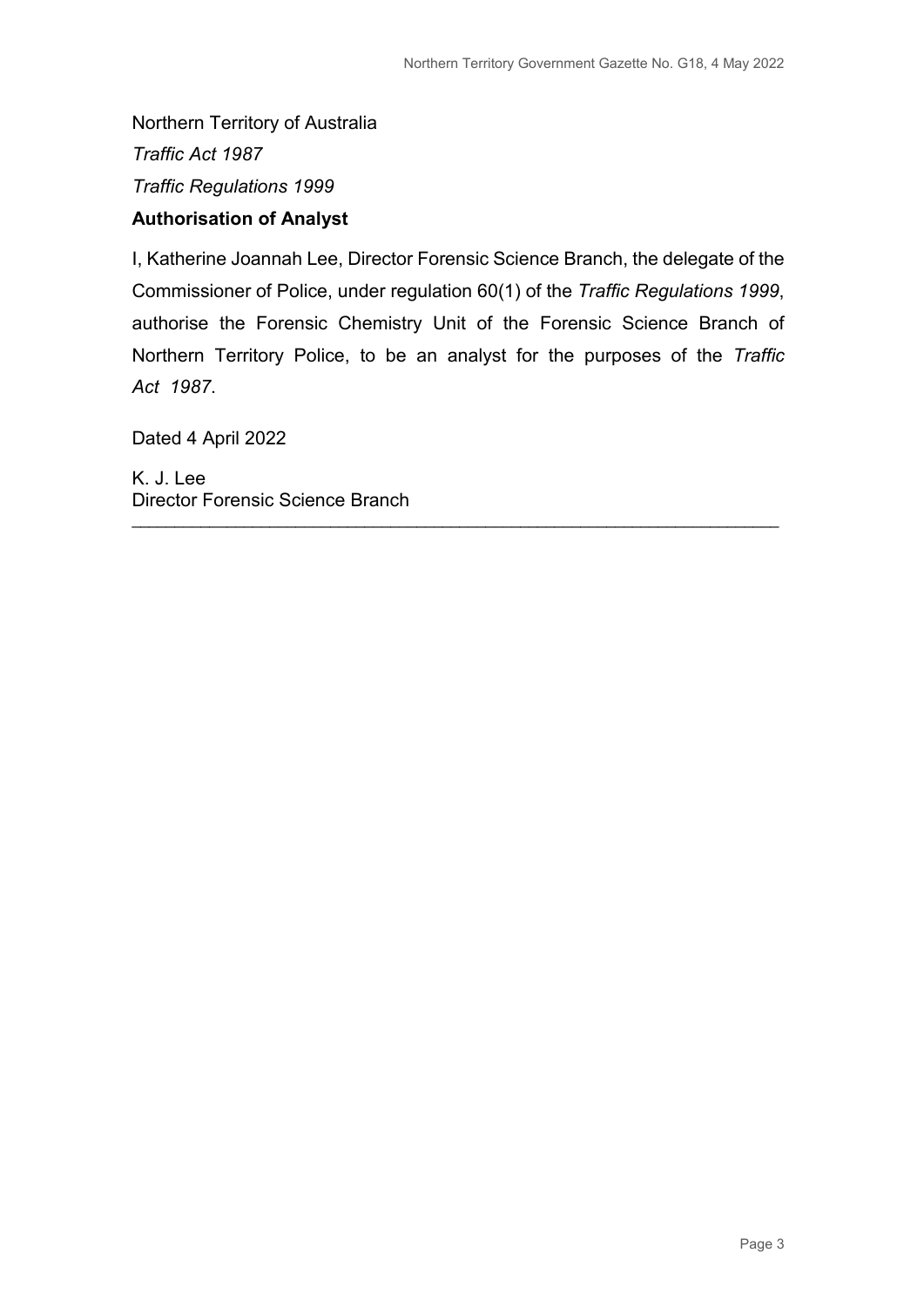Northern Territory of Australia

*Police Administration Act 1978*

### **Sale of Goods**

Notice is hereby given that pursuant to section 166 of the *Police Administration Act 1978*, the following property as shown on the attached schedule has been in the possession of the Officer in Charge, Police Station, Peter McAulay Centre, for a period in excess of 3 months and this property will be sold or otherwise disposed of in a manner as determined by the Commissioner of Police, if after twenty-eight (28) days from the publication of this notice the property remains unclaimed.

Craig Barrett **Superintendent** Capability Development

29 April 2022

#### **Schedule**

#### **Exhibits Auction**

| <b>Exhibit</b> | <b>Item Description</b>               |  |
|----------------|---------------------------------------|--|
| <b>Number</b>  |                                       |  |
| 563017/002     | Gold Casio A168 watch                 |  |
| 563017/005     | Gold diamond stud                     |  |
| 563017/006     | Small link gold chain                 |  |
| 563017/007     | Thick link gold chain                 |  |
| 567943/001     | Bossweld stick welder                 |  |
| 567943/002     | Makita LC1230 drop saw                |  |
| 567943/006     | Rossi MIG-185E welder                 |  |
| 567943/007     | Stihl SE122 shop vacuum               |  |
| 567943/008     | <b>Black/red Gas hose</b>             |  |
| 567943/009     | Cigweld helmet                        |  |
| 567943/010     | Projecta AC600 12V charger            |  |
| 582901/004/001 | \$6.00                                |  |
| 582901/005/001 | \$1.20                                |  |
| 582901/005/002 | 2,700 Vanuatu Vatu                    |  |
| 582901/006/001 | \$2.80                                |  |
| 582901/008     | 3,206 Indian Rupees                   |  |
| 582901/009     | <b>USD \$250.02</b>                   |  |
| 582901/010     | 10,000 Japanese Yen                   |  |
| 582901/011/001 | USD \$1,600.00                        |  |
| 583312/001     | \$20.00                               |  |
| 563016/001     | <b>Blue Samsung Galaxy A20 mobile</b> |  |
| 563017/003     | <b>Black Nissan key</b>               |  |
| 563017/004     | <b>Black/red Trio Titan vape</b>      |  |
| 581870/001     | <b>Black Samsung tablet</b>           |  |
| 582199/001     | Aqua Oppo mobile                      |  |
| 582440/001     | <b>Silver Apple iPhone</b>            |  |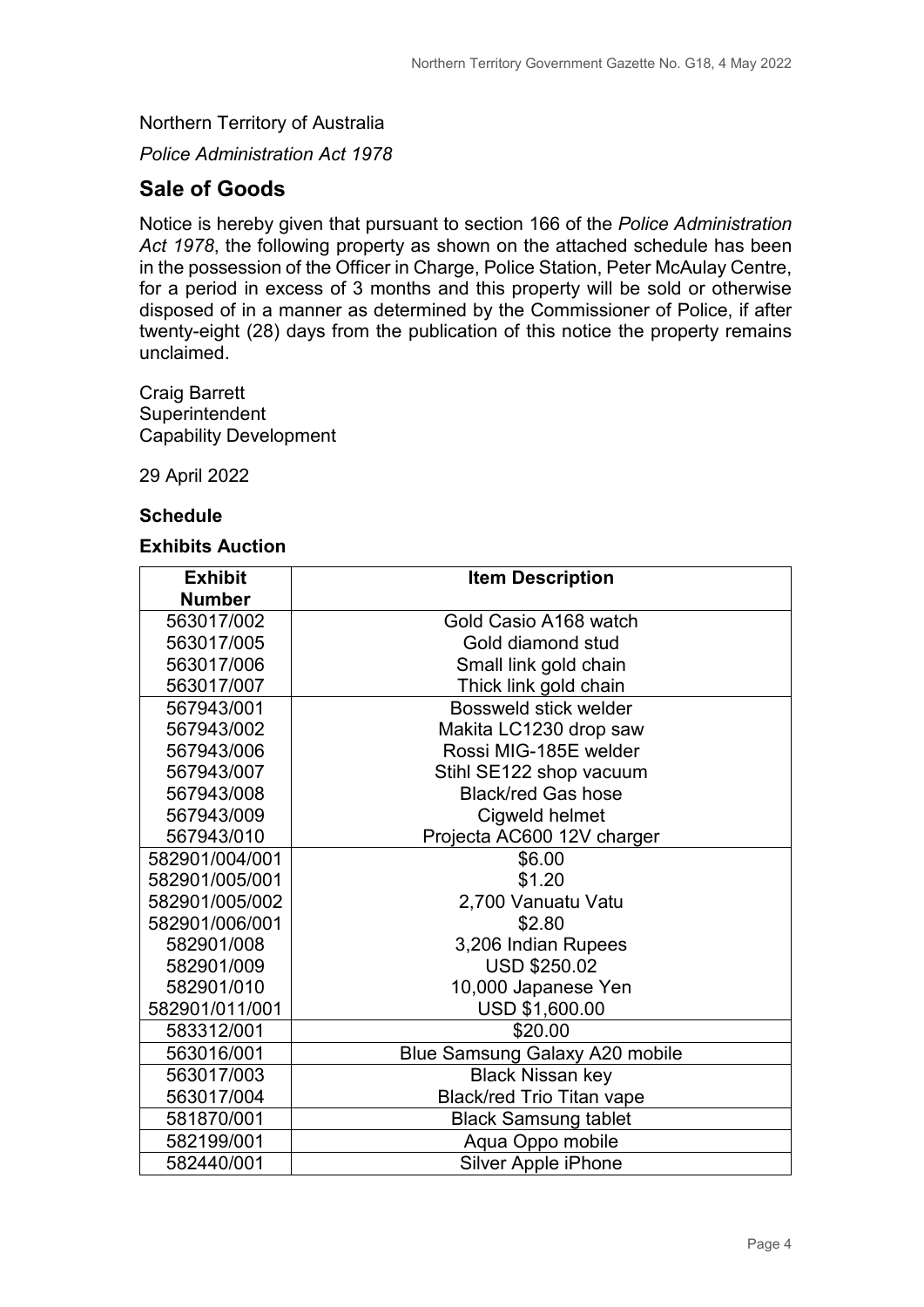| 582783/001 | <b>Black Oppo mobile</b>                 |  |
|------------|------------------------------------------|--|
| 582783/002 | <b>Black Telstra mobile</b>              |  |
| 582783/003 | Grey Telstra Smart 3 mobile              |  |
| 582901/001 | <b>Grey Microsoft Surface Pro</b>        |  |
| 582901/002 | <b>White Apple Airpods</b>               |  |
| 582901/003 | <b>Blue Samsung mobile</b>               |  |
| 582901/004 | <b>Black wallet</b>                      |  |
| 582901/005 | <b>Brown Ripcurl wallet</b>              |  |
| 582901/006 | <b>Brown wallet</b>                      |  |
| 582901/007 | Silver Apple iPad                        |  |
| 582901/011 | <b>Black Coach bag</b>                   |  |
| 582904/001 | White Apple watch                        |  |
| 583168/001 | Grey Telstra Blade mobile                |  |
| 583168/002 | <b>Black Telstra mobile</b>              |  |
| 583168/003 | <b>Blue Oppo mobile</b>                  |  |
| 583194/001 | <b>Black Gopro camera</b>                |  |
| 583260/001 | Blue Apple iPhone case                   |  |
| 583260/002 | Red Suteni iPhone case                   |  |
| 583260/003 | Red Suteni iPhone case                   |  |
| 583260/004 | Pink/gold Kate Spade iPhone case         |  |
| 583260/005 | Gold Kate Spade iPhone case              |  |
| 583260/006 | iPhone screen protector                  |  |
| 583260/007 | Pink Apple iPad case                     |  |
| 583260/008 | Assorted packaging                       |  |
| 583313/001 | Gold Apple iPhone                        |  |
| 583469/001 | <b>Black Telstra Blade A30 mobile</b>    |  |
| 583469/002 | Grey Telstra Blade A3 mobile             |  |
| 583555/001 | 2x Telstra, 1x Optus, 1x Samsung mobiles |  |
| 583569/001 | Brown Nokia TA 1369 mobile               |  |
| 583569/002 | <b>Grey Telstra mobile</b>               |  |
| 583569/003 | <b>Brown Nokia mobile</b>                |  |
| 583615/001 | Grey/blue Aspen backpack                 |  |
| 583615/002 | Apple iPad                               |  |
| 583615/003 | Knife                                    |  |
| 583615/004 | <b>Scissors</b>                          |  |
| 583615/005 | <b>Black shoes</b>                       |  |
| 583615/006 | White/black joggers                      |  |
| 583615/007 | <b>Black socks</b>                       |  |
| 583693/001 | <b>Pink Samsung mobile</b>               |  |
| 583694/001 | <b>Black Telstra mobile</b>              |  |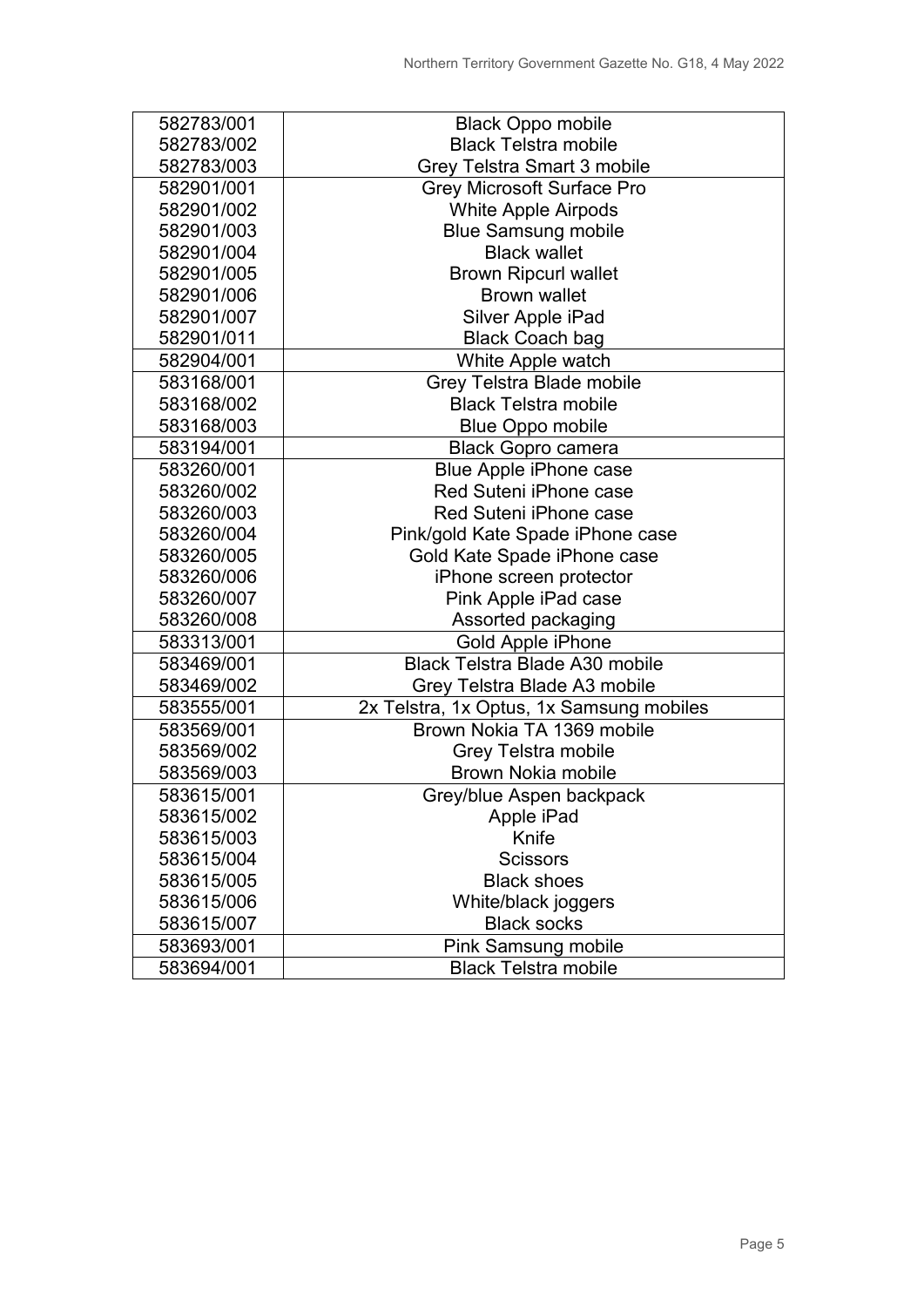| 583764/002 | <b>Black Slazenger backpack</b>            |  |
|------------|--------------------------------------------|--|
| 583764/008 | Screw driver set                           |  |
| 583764/014 | <b>Padlock</b>                             |  |
| 583764/015 | Padlock                                    |  |
| 583764/016 | Allen key set                              |  |
| 583764/028 | <b>CAT</b> knife                           |  |
| 583764/029 | Magnifying glass                           |  |
| 583764/033 | <b>Prescription glasses</b>                |  |
| 583764/034 | Samsung phone charger                      |  |
| 583764/035 | Samsung earbud charger                     |  |
| 583764/036 | <b>Black Telstra Blade A3 mobile</b>       |  |
| 583906/001 | <b>Black Samsung mobile</b>                |  |
| 583908/001 | <b>Black Telstra mobile</b>                |  |
| 583958/001 | Grey Nokia TA1211 mobile                   |  |
| 583958/002 | <b>Brown Nokia mobile</b>                  |  |
| 583958/003 | <b>Black Telstra ZTE Blade A125 mobile</b> |  |
| 583958/004 | <b>Black Telstra Essential mobile</b>      |  |
| 582644/001 | White/blue Fluid bicycle                   |  |
| 583083/001 | <b>Black/blue X-Fusion bicycle</b>         |  |
| 583169/001 | Orange Fluid Shred bicycle                 |  |
| 583323/001 | Silver GT Avalanche 3.0 bicycle            |  |
| 583400/001 | <b>Red/black Razor scooter</b>             |  |
| 583565/001 | Grey Monteray Urban Cruise bicycle         |  |
| 583565/002 | <b>Blue Dunlop Banshee bicycle</b>         |  |
| 583590/001 | NT CD52QC - Grey 2006 Mazda 3 sedan        |  |
|            |                                            |  |